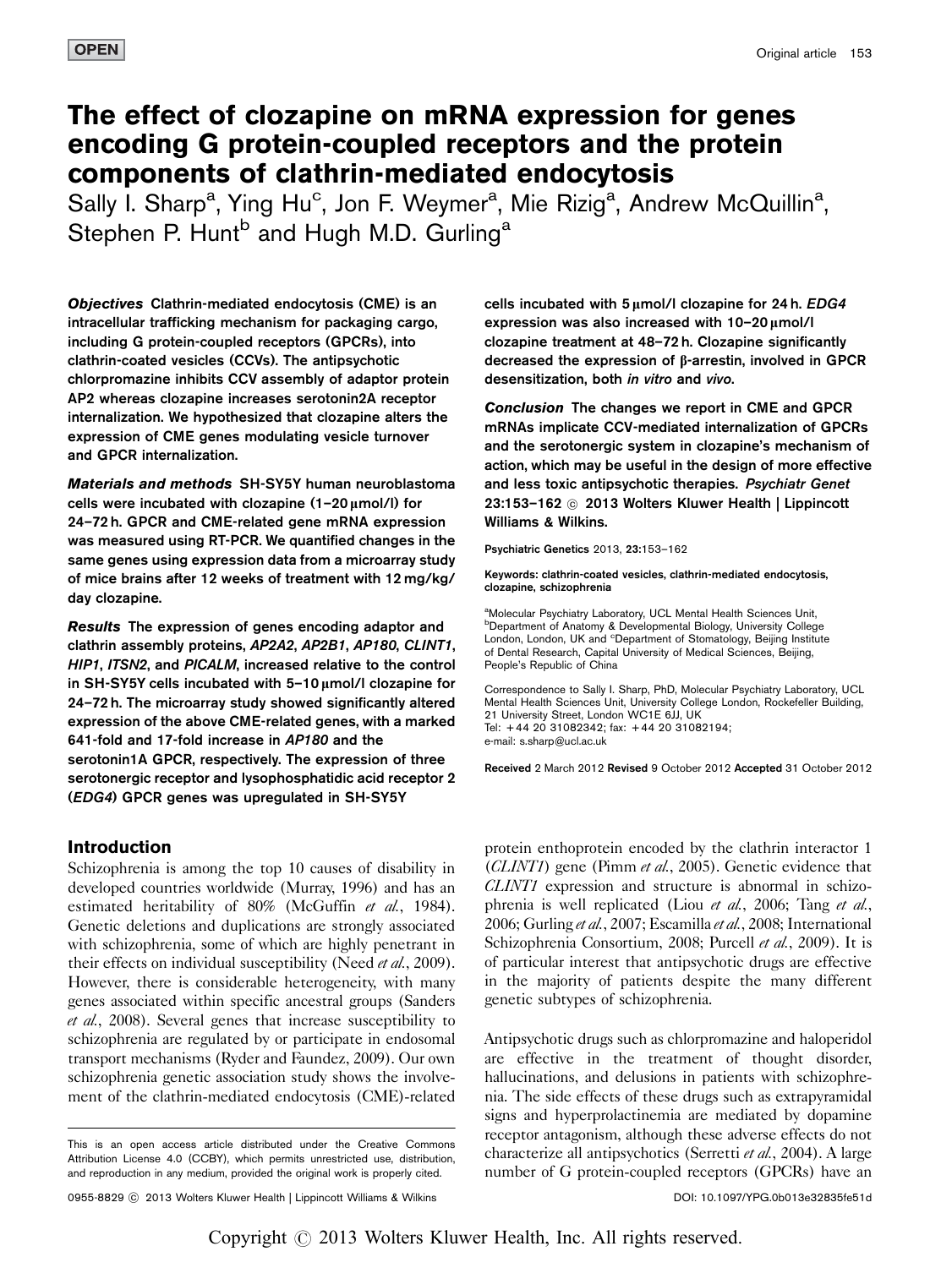affinity for antipsychotic drugs. The efficacy and tolerability of the atypical antipsychotic clozapine in the treatment of schizophrenia is likely to be because of strong serotonin [5-hydroxytryptamine (5-HT)] 2A receptor  $(5-HT<sub>2A</sub>)$  inverse agonism, 5-HT<sub>1A</sub> partial agonism, and weak D2/D3 antagonism ([Meltzer and Massey, 2011](#page-9-0)). There is evidence that both olanzapine and clozapine, but not haloperidol, increase clathrin-mediated internalization of 5-HT<sub>2A</sub> [\(Willins](#page-9-0) *et al.*, 1999). Unlike typical antipsychotics, atypical drugs may exert a beneficial effect on psychosis through a more complicated mechanism of action involving chronic molecular and structural brain changes than would be elicited by a simple drug–receptor interac-tion [\(Heusler](#page-9-0) et al., 2008).

Endosomal trafficking mechanisms regulate signal transduction and presynaptic and postsynaptic neuronal cell surface composition and function ([von Zastrow and Sorkin, 2007\)](#page-9-0) by controlling the release and recycling of synaptic vesicles, as well as the subcellular distribution of neurotransmitter receptors and transporters [\(Kennedy and Ehlers, 2006\)](#page-9-0). Enthoprotin is a linker protein between the lipid bilayer of the neuronal membrane and various adaptor proteins (AP) and clathrin molecules, playing a crucial role in clathrincoated pit formation (Mills *et al.*[, 2003\)](#page-9-0). The adaptors anchor clathrin to the transmembrane, interact with the clathrincoated vesicle (CCV) formation machinery, and select 'cargo' for inclusion in CCVs ([Robinson, 2004](#page-9-0)). Distinct and potentially widespread mechanisms regulating GPCR surface abundance and sorting to lysosomes are dysfunctional in the brains of patients with schizophrenia [\(Marley and von](#page-9-0) [Zastrow, 2010](#page-9-0)). Thus, clozapine may exert its positive clinical effect by regulating receptor density and trafficking. Here, we determine the effect of clozapine on CCV and GPCR gene expression in the mouse brain and human neuroblastoma cells.

# Materials and methods

# Cell culture

Undifferentiated human neuroblastoma SH-SY5Y cells (Catalogue no. 94030304; Health Protection Agency Culture Collections, London, UK) were maintained in Dulbecco's modified Eagle's medium (Sigma-Aldrich, Gillingham, UK) supplemented with 10% fetal bovine serum (Invitrogen, Life Technologies Ltd, Paisley, UK) and penicillin/streptomycin  $(100 \text{ U/ml}, 100 \text{ µg/ml} \text{ final})$ concentration; Sigma-Aldrich). Exponentially growing cells were cultured at  $37^{\circ}$ C with 95% humidified air and 5% CO2. Cells were not passaged beyond passage 21.

# Cell viability assay

Cells plated at a density of  $1 \times 10^3$  cells/cm<sup>2</sup> were incubated overnight and treated for 24, 48, or 72h with five concentrations  $(1-20 \mu m o l/l)$  of clozapine (Sigma-Aldrich) or with 1.3% dimethyl sulfoxide (DMSO; Sigma-Aldrich) vehicle control. The MTT (3-(4,5-dimethylthiazol-2-yl)-2,5 diphenyltetrazolium bromide) salt assay was performed to

test cell viability [\(Mosmann, 1983](#page-9-0)). Data shown represent triplicate wells from three independent experiments.

# Drug treatment

Clozapine dissolved in DMSO at a final concentration of  $1, 2, 5, 10,$  or  $20 \mu m$  oll or vehicle, as described in the Cell viability section, was added to SH-SY5Y cells. Cells were incubated for 24, 48, or 72 h. Drug administration was performed in triplicate and repeated in three separate cultures to yield nine replicates for each time point and concentration of clozapine or vehicle.

# RNA extraction

RNA was extracted using the Illustra RNAspin mini RNA isolation kit (GE Healthcare Life Sciences, Little Chalfont, Buckinghamshire, UK) and quantified using a Nanodrop ND-1000 (Labtech International Ltd, Uckfield, UK). The RNA purification kit includes an on-column DNase I digest step to avoid contamination with genomic DNA and to improve the purity of the RNA (GE Healthcare Life Sciences). All samples had a  $260:280$  nm ratio of more than 1.6. RNA was then stored at  $-80^{\circ}$ C until required for reverse transcription (RT) into cDNA.

# Reverse transcription

RNA was diluted with PCR-grade water (Sigma-Aldrich) to obtain an equal amount of substrate for RT from each RNA sample. Five hundred nanograms of  $Oligo(dT)15$  Primer (Promega UK Ltd, Southampton, UK) was added to all RNA samples diluted to the same concentration in 11 µl and incubated at  $70^{\circ}$ C for 10 min. For RT to cDNA, master mix containing  $4 \mu$ l  $5 \times$  first-strand buffer, 10 mmol/l dithiothreitol,  $200 \mu$ mol/l mixed dNTPs, and  $200 \text{ U Super-}$ script III reverse transcriptase (Invitrogen) yielding a final volume of  $20 \mu l$  with RNA was prepared. The reaction was heated to  $42^{\circ}$ C for 90 min. To control for unwanted amplification of contaminating genomic DNA, no-RT samples were run that had followed the same RT procedure without the addition of the RT enzyme. Samples were diluted to yield a standardized concentration of cDNA on the basis of RNA quantification of  $50$  ng/ $\mu$ l, and then frozen at  $-20^{\circ}$ C until required for gene expression analysis.

### RT-qPCR panel plate to screen for GPCR gene expression

Quantitative PCR (qPCR) to assess changes in the expression of 84 GPCR genes with the Human GPCR RealTime ready 384-well panel plate (Roche, Burgess Hill, UK) was performed using a 480 LightCycler (Roche). The copy number of each GPCR gene was measured in quadruplicate from nine pooled replicates of cDNA samples extracted from cells following treatment with 5 µmol/l clozapine for 24 h. cDNA samples were pooled to control for variation in gene expression across the nine replicates. A second Human GPCR RealTime ready 384 well panel plate was used with nine pooled cDNA samples from cells treated with DMSO for 24 h to express changes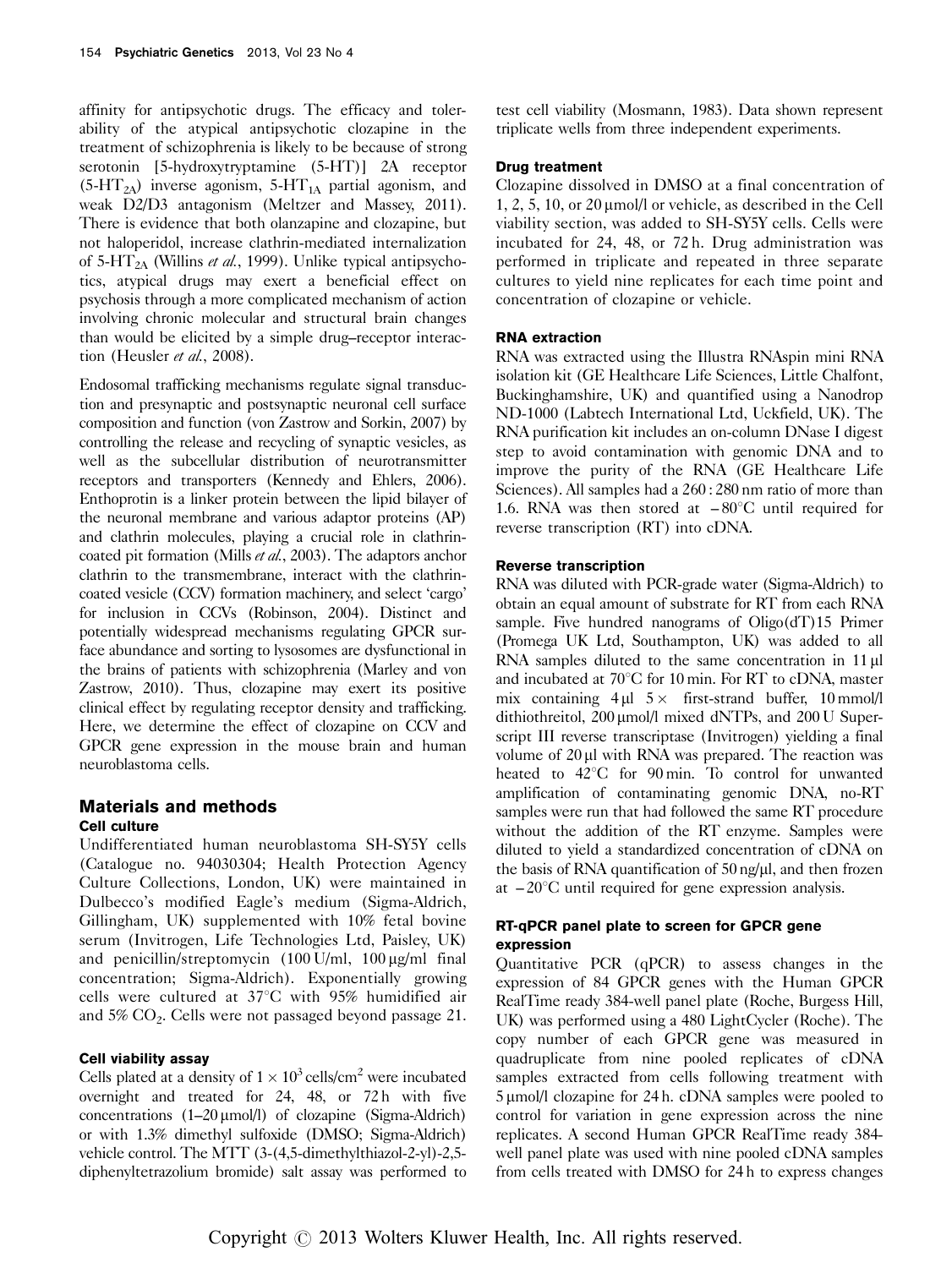<span id="page-2-0"></span>in GPCR gene copy number following antipsychotic drug treatment relative to vehicle. Each well contained 5 µl (5 ng) of pooled cDNA along with 5  $\mu$ l of 2  $\times$  LightCycler 480 probes master mix (Roche). The amplification protocol was a one-cycle denaturing step at  $95^{\circ}$ C for 10 min, followed by 45 cycles of 95 $\degree$ C for 10 s and 60 $\degree$ C for 30 s, with a measurement of hydrolysis probe fluorescence using standard FAM wavelength filter settings, and  $72^{\circ}$ C for 1 s, with a last cycle at  $72^{\circ}$ C for 10 min.

Crossing threshold quantification cycle  $(C_q)$  values were obtained for all 84 GPCR genes and seven reference genes on the GPCR panel plate. The quadruplicate average  $C_q$  of each GPCR gene measured in cDNA from cells following treatment with  $5 \mu$ mol/l clozapine for 24h was then expressed relative to each of the seven reference genes. These seven relative values for each GPCR gene were averaged to yield an overall  $C_q$  for each gene. The same was repeated for  $C_q$  values obtained from the second GPCR panel plate with DMSO-treated cDNA. The mean GPCR  $C_q$  values derived from the DMSO plate were subtracted from those of the  $5 \mu$ mol/l clozapine plate to yield changes in gene copy number attributable to drug treatment. From the GPCR panel screen of 84 genes in pooled cDNA samples, nine candidate GPCR genes showing greater than two-fold change in expression or downregulated by  $5 \mu$ mol/l

Table 1 qPCR primers and probes

clozapine treatment compared with DMSO were identified ([Fig. 2](#page-4-0)). qPCR assays for these genes, galanin receptor 2 gene (GALR2), serotonin receptor 2A (HTR2A), endothelial differentiation receptor 4 (EDG4), somatostatin receptor 3 (SSTR3), HTR7, P2Y purinoceptor 1 (P2YR1), dopamine receptor D1 (DRD1), HTR1A, and type-1 angiotensin II receptor-associated protein (AGTRAP), were designed to confirm the effect on the expression of five doses of clozapine  $(1-20 \mu m o l/l)$  at all three exposure times (24, 48, and 72 h) using cDNA replicates (i.e. not pooled). In addition, qPCR assays were designed for seven CMErelated genes including adaptor-related protein complex 2,  $\alpha$ 2 subunit (*AP2A2*), adaptor-related protein complex 2,  $\beta$ 1 subunit (AP2B1), AP180, CLINT1, disabled homolog 1 and 2 (DAB1, DAB2), Huntingtin interacting protein 1 (HIP1), intersectin 2 (ITSN2), and phosphatidylinositol-binding clathrin assembly lymphoid myeloid protein (PICALM).

# RT-qPCR GPCR, CME, and reference gene expression assays

Assays were designed using the Roche real-time ready configurator ([https://www.roche-applied-science.com/sis/realtimeready/](https://http://www.roche-applied-science.com/sis/realtimeready/index.jsp) [index.jsp](https://http://www.roche-applied-science.com/sis/realtimeready/index.jsp)) on the basis of those provided on the Roche GPCR panel to obtain the position of the amplicon on the gene of interest. ProbeFinder software in the Roche universal

| Gene <sup>a</sup>                | Ensemble ID     | Sequence                   | 5' primer position<br>on gene (bp) | Intron<br>spanning | UPL probe or<br>SYBR-Green <sup>b</sup> |
|----------------------------------|-----------------|----------------------------|------------------------------------|--------------------|-----------------------------------------|
| AGTRAP_F                         | ENST00000376637 | 5'-TATGCCTGGGCCAACTTCAC    | 162                                | Y                  | 162                                     |
| AGTRAP_R                         |                 | 5'-GCAAGCCACCCAGAAACATG    | 273                                |                    |                                         |
| AP180 F                          | ENST00000521485 | 5'-AAGGTGACATTCCTGACCTC    | 1178                               | Y                  | 3                                       |
| AP180 R                          |                 | 5'-TAGATGCTGTTCAAGCGTCTC   | 1242                               |                    |                                         |
| AP2B1 F                          | ENST00000262325 | 5'-GATCTCATAGCAGATTCAAATCC | 688                                | Y                  | 77                                      |
| AP2B1 R                          |                 | 5'-ATTTCAGATAATGCCGCTACG   | 749                                |                    |                                         |
| AP2A2 F                          | ENST00000329626 | 5'-GTGGTGCACCTGCTCAATG     | 755                                | Y                  | 5                                       |
| AP2A2_R                          |                 | 5'-CTTCTGGGTTCTTCTGTGC     | 842                                |                    |                                         |
| CLINT1 F                         | ENST00000296951 | 5'-AGCAGCAAGTCATCTGGTG     | 1145                               | Y                  | 20                                      |
| CLINT1 R                         |                 | 5'-ATGCAGCAGCTGAGCCAAAG    | 1256                               |                    |                                         |
| GALR <sub>2</sub> F              | ENST00000329003 | 5'-CTACGCCAACTCCTGCGTCAAC  | 923                                | N                  | 54                                      |
| GALR <sub>2</sub> R              |                 | 5'-CAGATCGTGCGGAAGCCTTTG   | 1001                               |                    |                                         |
| HIP1 F                           | ENST00000336926 | 5'-TGCAGGACACTCAGCTCAAAC   | 1820                               | Y                  | 6                                       |
| HIP1 F                           |                 | 5'-TTCGTTGGTCTTTGGCAAG     | 1889                               |                    |                                         |
| HTR1A F                          | ENST00000323865 | 5'-AGTGAAGACGCTGGGCATCA    | 1029                               | N                  | SG                                      |
| HTR <sub>1</sub> AR              |                 | 5'-GCAGAAGGGCAGAACAAGAG    | 1113                               |                    |                                         |
| HTR7A F                          | ENST00000336152 | 5'-CAGCAGTAAGCACACCAACAG   | 1915                               | N                  | SG                                      |
| HTR7A R                          |                 | 5'-GGACATATGCAAAGCACCAG    | 1984                               |                    |                                         |
| ITSN <sub>2</sub> F              | ENST00000355123 | 5'-TGACCTTCAGCTCGTCGTC     | 4122                               | Y                  | 53                                      |
| ITSN <sub>2_R</sub>              |                 | 5'-CTCCCCTTCAGTGAGAAAGC    | 4191                               |                    |                                         |
| LPAR <sub>2</sub> F              | ENST00000407877 | 5'-CTGGTCAAGACTGTTGTCATCA  | 854                                | Y                  | 120                                     |
| LPAR2 R                          |                 | 5'-CCAGGAGCAGTACCACCTG     | 929                                |                    |                                         |
| P2RY1 F                          | ENST00000305097 | 5'-AGCGGCATCTCCGTGTACA     | 250                                | N                  | 51                                      |
| P <sub>2</sub> RY <sub>1</sub> R |                 | 5'-TGAAGTAGTAGAAGATCAGG    | 337                                |                    |                                         |
| PGK1 F                           |                 |                            |                                    |                    | Roche PGK1 gene assay                   |
| PGK1 R                           |                 |                            |                                    |                    |                                         |
| PICALM F                         | ENST00000341783 | 5'-TCTCAGGTAGCAAGTACATGG   | 1520                               | Y                  | 5                                       |
| PICALM R                         |                 | 5'-CAACATTAAGGCCAGCTGAAG   | 1748                               |                    |                                         |
| RPLP0 F                          | ENST00000228306 | 5'-CGACAATGGCAGCATCTAC     | 816                                | Y                  | 6                                       |
| RPLP0_R                          |                 | 5'-GGTAGCCAATCTGCAGAC      | 931                                |                    |                                         |

<sup>a</sup>AGTRAP, type-1 angiotensin II receptor-associated protein; AP180, clathrin coat assembly protein 180, also known as SNAP91; AP2A2, adaptor-related protein complex 2, x2 subunit; AP2B1, adaptor-related protein complex 2,  $\beta$ 1 subunit; CLINT1, clathrin interactor 1; F, forward primer; GALR2, galanin receptor 2; HIP1, Huntingtin interacting protein 1; HTR1A, serotonin receptor 1A; HTR7, serotonin receptor 7; ITSN2, intersectin 2; LPAR2, lysophosphatidic acid receptor 2; N, no; P2YR1, P2Y purinoceptor 1; PGK1, phosphoglycerate kinase 1; PICALM, phosphatidylinositol-binding clathrin assembly lymphoid myeloid protein; R, reverse primer; RPLP0, acidic ribosomal protein P0; Y, yes.

<sup>b</sup>UPL, Roche Universal Library Hydrolysis Probe Number; SG, SYBR-Green.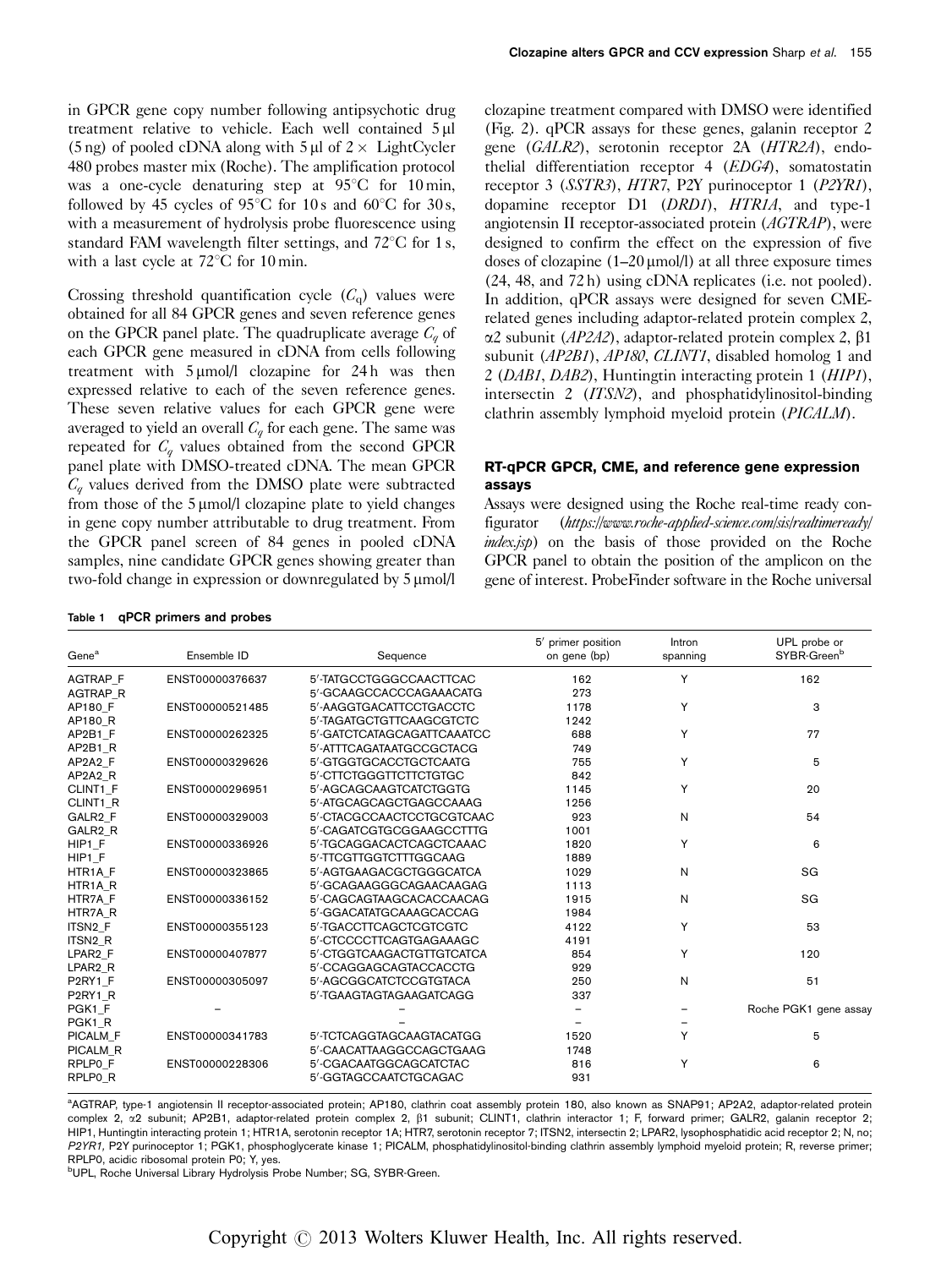<span id="page-3-0"></span>probe library (UPL) assay design center ([https://www.roche](https://http://www.roche-applied-science.com/sis/rtpcr/upl/index.jsp)[applied-science.com/sis/rtpcr/upl/index.jsp](https://http://www.roche-applied-science.com/sis/rtpcr/upl/index.jsp)) was used to identify a suitable predesigned UPL hydrolysis probe (Roche) for the amplicon sequence [\(Table 1\)](#page-2-0). Three reference genes assays were tested for stability of expression following DMSO and clozapine treatment. These comprised a predesigned assay for phosphoglycerate kinase 1 (PGK1) (Roche) and two assays designed in-house for hypoxanthine-guanine phosphoribosyltransferase (HPRT) and 60S acidic ribosomal protein P0 (RPLP0). Assays for PGK1 and RPLP0 were selected for analysis (data not shown). Where possible, intron-spanning gene-specific primers were designed ([Table 1\)](#page-2-0) and screened in silico for specificity using the UCSC genome browser BLAT ([http://genome.ucsc.edu/cgi-bin/](http://genome.ucsc.edu/cgi-bin/hgBlat?command=start)  $heBlat$ ?command = start).

PCR primers were optimized in the absence of UPL hydrolysis probes for each of the nine GPCR genes. Where assays failed when the hydrolysis probe was added, the DNA intercalating fluorescent dye SYBR-Green was used instead. However, three GPCR gene assays, DRD1, HTR2A, and SSTR3, and two CME gene assays, DAB1 and DAB2, failed despite various optimization steps. qPCR was subsequently performed as follows:  $2 \mu l$  of cDNA (50 ng) was added to a  $10 \mu l$  reaction mixture containing SYBR-Green (Roche) diluted 1/10 000 where appropriate, 200 µmol/l dNTPs,  $1 \times$  concentrated buffer mix containing NH4 (Bioline Ltd, London, UK), 3.2 or 6.2 mmol/l  $MgCl<sub>2</sub>$ , 400 nmol/l of each primer, and 0.5 U of Taq DNA polymerase. Cycling conditions were one denaturing cycle of 10 min at  $95^{\circ}$ C, followed by 45 cycles of denaturation (95 $\degree$ C for 30 s), annealing (60 $\degree$ C for 30 s), and extension (72 $\degree$ C for 10 s), with a final 10-min extension at  $72^{\circ}$ C. For SYBR-Green qPCR, dissociation curve analysis was carried out at  $95^{\circ}$ C for 5 s,  $65^{\circ}$ C for 1 min, and then 97 $\mathrm{C}$  at a ramp rate of 0.11 $\mathrm{C/s}$  with five fluorescence acquisitions per  $\degree$ C. PCR products were visualized by gel electrophoresis in 3.0% (w/v) agarose and then purified by adding an equal volume of microclean (Microzone Ltd, Haywards Heath, UK), centrifuging for 10 min at 13 000g, and resuspending in  $20 \mu$ l water. The mass of the PCR product was quantified using a Nanodrop ND-1000 spectrophotometer. Using the amplicon size and a copy number calculator ([http://](http://www.uri.edu/research/gsc/resources/cndna.html) [www.uri.edu/research/gsc/resources/cndna.html](http://www.uri.edu/research/gsc/resources/cndna.html)), the PCR products were quantified.

# Efficiencies and standard curves

Following optimization of qPCR expression assays for six GPCR, seven CME-related, and two reference genes, the efficiency of each assay was tested using five serial dilutions of purified PCR products and reference cDNA as amplification templates. The logarithm of the initial template copy number was plotted against the  $C_q$  value. The efficiency was calculated as follows:  $E = 10 -$ (1/slope), with a value of two indicating a doubling of copy number per cycle and perfect efficiency. Efficiency

values were accepted at  $2 \pm 5\%$ . qPCR was performed in a  $384$ -well plate format in quadruplicate for  $1 \mu l$  cDNA, equivalent to 50 ng RNA, from each time point and treatment condition, in a  $4 \mu l$  reaction mixture as described above, containing 100 nmol/l Roche UPL hydrolysis probe where appropriate using an Epmotion 5075 (Eppendorf UK Ltd, Stevenage, UK) robot and a LightCycler 480 (Roche). A calibrator sample of cDNA was used on all 384-well plates to control for variance between plates, along with an  $H<sub>2</sub>O$ -negative control.

# qPCR gene expression statistical analysis Raw data analysis

Quadruplicate  $C_q$  values for each cDNA sample were averaged. Where the SEM was greater than 1%, either one of the replicate values was deleted to yield an SEM less than 1% or the entire mean value was deleted. Changes in gene transcription were evaluated using the  $2^{-\Delta C_q^2}$  method [\(Livak and Schmittgen, 2001\)](#page-9-0). The mean  $C_q$  values of each target gene were expressed relative to the mean  $C_q$  values of the two reference genes  $(2^{-\Delta C_q^T})$ . The mean  $C_q$  values of the calibrator were then subtracted from the relative mean  $C_q$  values on each plate. The  $2^{-\Delta\Delta C'_q}$  method based on normalization with the mean of the reference genes was applied for the GPCR panel plate to determine differences in concentrations between samples. The  $2^{-\Delta C_q}$  of the different



MTT SH-SY5Y neuroblastoma cell viability assay. Living cells are required for MTT cleavage in the MTT cell viability assay. SH-SY5Y cells were plated out at a density of  $10<sup>4</sup>$  cells in each well of a six-well plate, incubated overnight in growth medium (DMEM, 10% fetal bovine serum), and treated with clozapine (0-20  $\mu$ mol/l) or DMSO. Following this, MTT (5 mg/ml stock) was added to all wells and the plates were incubated at  $37^{\circ}$ C for 3 h. Medium was removed, the formazan MTT metabolite was resuspended in DMSO, and optical density was measured. Each point shows the mean and SD of nine replicates. DMSO, dimethyl sulfoxide; MTT, 3-(4,5-dimethylthiazol-2-yl)-2,5 diphenyltetrazolium bromide.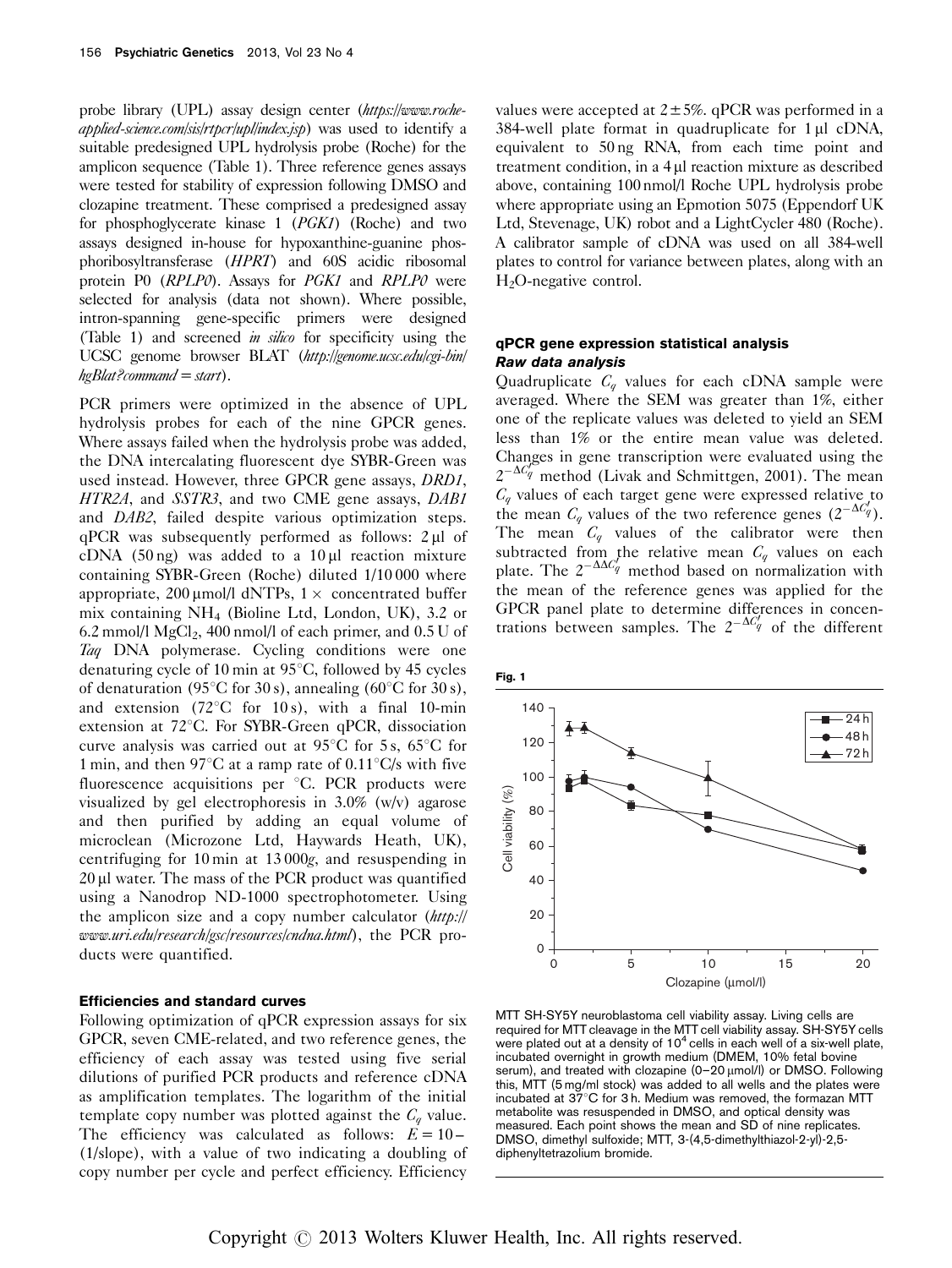<span id="page-4-0"></span>

Fold change in GPCR gene expression in SH-SY5Y cells following treatment with 5 umol/l clozapine for 24 h. ADORA2A, adenosine receptor A2a; ADRB1, b-1 adrenergic receptor; ADRB2, b-2 adrenergic receptor; ADRB3, b-3 adrenergic receptor; AGTRAP, type-1 angiotensin II receptorassociated protein; AGTR1, angiotensin II type-1B receptor; AGTR2, angiotensin II type-2 receptor; AP180, clathrin coat assembly protein 180, also known as synaptosomal-associated protein, SNAP91; AP2A2, adaptor-related protein complex 2, a2 subunit, AP2B1, adaptor-related protein complex 2, b 1 subunit; ARRB2, arrestin b-2; CCR5, chemokine (C–C motif) receptor 5; CDKN1B, cyclin-dependent kinase inhibitor 1B; CLINT1, clathrin interactor 1; DRD1, dopamine D1 receptor; EDG1, endothelial differentiation receptor 1, also known as sphingosine-1-phosphate receptor 1, S1PR1; EDG4, endothelial differentiation receptor 4, also known as lysophosphatidic acid receptor 2, LPAR2; EDG5, endothelial differentiation sphingolipid receptor 5, LPAR2; ELK4, ETS domain-containing protein, or serum response factor accessory protein 1, SAP-1; F2R, coagulation factor II (thrombin) receptor; GALR2, galanin receptor 2; GNAS, guanine nucleotide-binding protein G(s) subunit a-stimulating complex locus, also known as adenylate cyclasestimulating G a protein; GNAQ, guanine nucleotide-binding protein G(q) subunit a; GRM7, metabotropic glutamate receptor 7; HIP1, Huntingtin interacting protein 1; HTR1A, serotonin receptor 1A; HTR1F, serotonin receptor 1F; HTR2A, Serotonin receptor 2A; HTR7, serotonin receptor 7; ITSN2, intersectin 2; LHCGR, luteinizing hormone/choriogonadotropin receptor; MTNR1B, melatonin receptor 1B; P2YR1, P2Y purinoceptor 1; PTGDR, prostaglandin D2 receptor; SSTR3, somatostatin receptor 3. Data are from nine pooled cDNA replicates. The mean fold change in GPCR gene expression, relative to six reference genes, *ACTB, B2M, GAPDH, HPRT1, RPL13A*, and *YWHAZ*, is defined as gene expression in 5 μmol/l 24-h<br>clozapine-treated cells relative to DMSO vehicle control cells (2<sup>-ΔΔζ</sup>»). GPCR,

clozapine drug treatment samples were compared directly with that of the DMSO vehicle sample to yield  $2^{-\Delta\Delta C_q'}$ .

# Removal of extreme outliers

Data for  $2^{-\Delta C_q}$  derived from gene expression assays were initially examined by boxplot analysis to identify outliers. cDNA with  $2^{-\Delta C_q^f}$  values between 1.5 and 3 box lengths (box length being the interquartile range) from the upper or the lower edge of the box were classified as an outlying value (SPSS version 17.0; IBM UK Ltd, Portsmouth, UK), but were included in the analysis. Values for cDNA more than three box lengths from the upper or the lower edge of the box, or extreme outliers, three or more SDs from the mean, were excluded from analysis. Results are given as group means with respect to time point and DMSO or clozapine treatment minus outliers along with SEM determined from the number  $(n)$  of replicates. Parametric statistical evaluations were performed using one-way analysis of variance (ANOVA) to compare the means between three or more treatment groups and Student's t-test for the comparison of two treatment groups. If homogeneity of variance (Levene's test for equality of variances) was significantly different between subject groups, then a nonparametric analysis was carried out (Kruskal–Wallis for three or more groups; Mann–Whitney U-test for two groups) when appropriate (SPSS version 17.0). A cut-off significance value of  $P$  less than 0.05 was used.

# Microarray statistical analysis of clozapine treatment in mice

Mice were administered 12 mg/kg/day clozapine (Novartis Pharma AG, Basel, Switzerland) in drinking water at a concentration equivalent to the highest human clinical dosage in a 12-week study (10 clozapine treated and 10 untreated controls) (Rizig et al.[, 2012](#page-9-0)). At the end of treatment, mice brains were dissected and total RNA was extracted from the right and the left cerebral hemispheres. mRNA was prepared and hybridized to MOE430A Affymetrix arrays (Affymetrix UK Ltd, High Wycombe, UK) before being scanned using the Affymetrix GeneChip Scanner 3000 (Rizig et al.[, 2012\)](#page-9-0). All Affymetrix arrays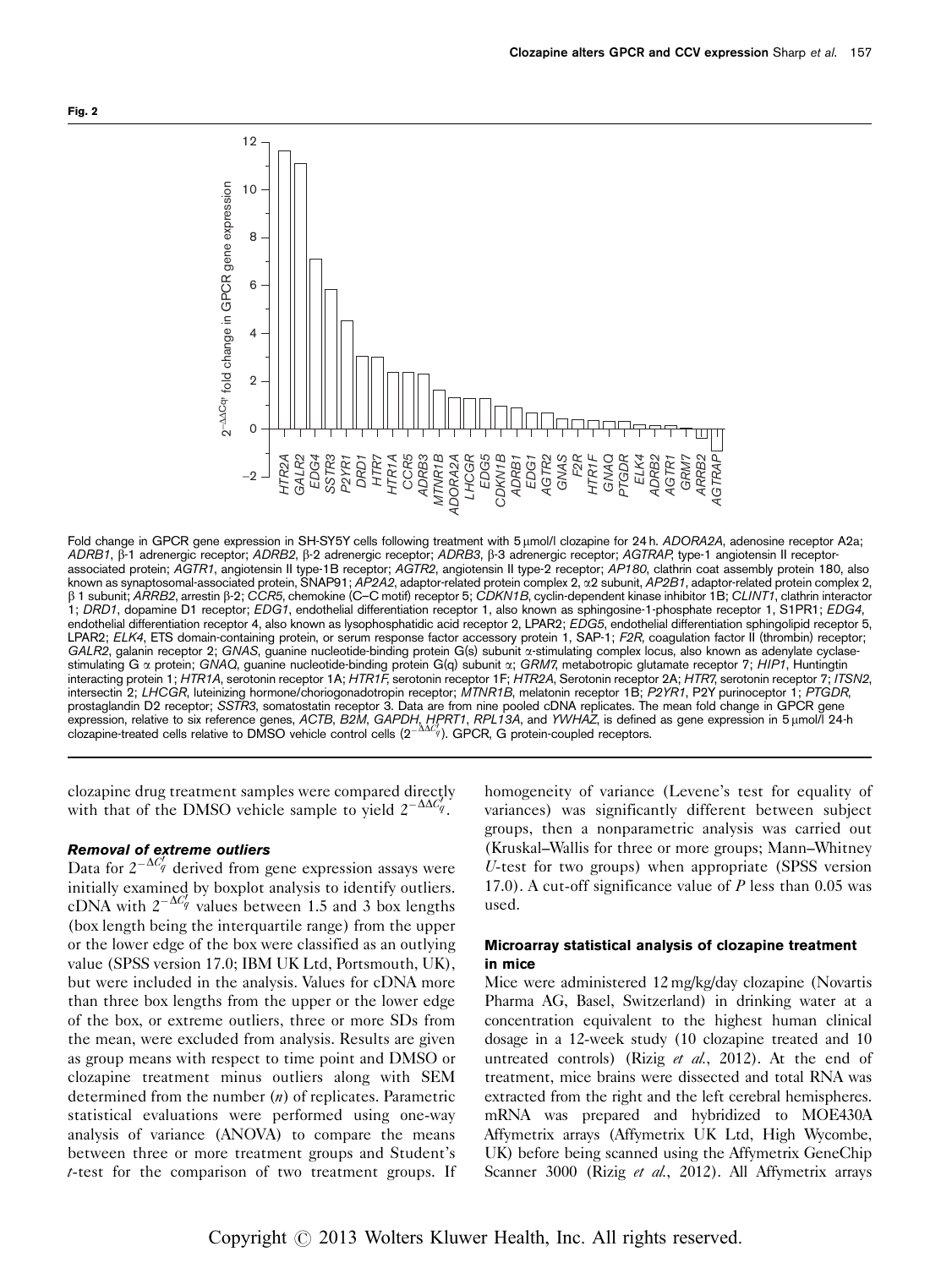fulfilled the recommended quality control criteria. Consistency between the intensity of replicates was investigated with box plots and histograms. Raw and normalized data are available at: [http://www.ncbi.nlm.nih.gov/projects/geo/](http://www.ncbi.nlm.nih.gov/projects/geo/query/acc.cgi?acc=GSE6512)  $query|acc.cgi?acc = GSE6512$ . Normalization of arrays was performed using GC-RMA [\(Gentleman](#page-9-0) et al., 2004) and probe values that passed detection-significance thresholds for CME-associated and GPCR genes were extracted. The log 2 output values from GC-RMA were antilogged to allow the calculation of fold changes of significant genes from the mean intensity of expression of grouped samples. Multivariate analysis of variance (MANOVA) test on several probe sets or a Student's t-test for a single probe was used on  $log_{10}$ -transformed data to identify significant changes in mRNA expression (SPSS version 17.0). A cut-off significance value of P less than 0.05 was used.

# **Results**

# Cell viability assay

Cell viability between 94 and 100% was unchanged after incubation with 1 or  $2 \mu$ mol/l clozapine for 24 and 48 h, compared with vehicle. However, MTT-formazan formation decreased with increasing concentrations of clozapine  $(5-20 \mu \text{mol/l})$  at 24- and 48-h incubation times, indicating decreasing SH-SY5Y cell viability. Interestingly, the rate of cell growth and survival increased by 29% with both 1 and 2  $\mu$ mol/l clozapine, and by 15% with 5  $\mu$ mol/l clozapine following a 72-h incubation compared with vehicle. There was no difference in cell viability between vehicle and  $10 \mu$ mol/l clozapine after 72 h, suggesting that chronic exposure to lower concentrations of clozapine exerts a protective effect and actually stimulates cell proliferation. However, incubation of cells with 20  $\mu$ mol/l clozapine for 24, 48, and 72 h resulted in a mean cell death of 58, 46, and 42%, respectively, relative to vehicle ([Fig. 1](#page-3-0)).

# In-vitro CME gene expression

We show that clozapine alters mRNA expression for markers of the CME system in SH-SY5Y cells [\(Table 2\)](#page-6-0) including AP2B1 (Kruskal–Wallis, 48 h:  $\chi^2$  = 16.731, d.f. = 5,  $P = 0.005$ ; 72 h:  $\chi^2 = 17.385$ ,  $df = 5$ ,  $P = 0.004$ ),  $AP180$ (Kruskal–Wallis, 48 h:  $\chi^2 = 18.230$ ,  $df = 5$ ,  $P = 0.003$ ; 72 h:  $\chi^2 = 32.105$ ,  $d.f. = 5$ ,  $P = 0.0006$ ),  $HIP1$  (Kruskal–Wallis, 48 h:  $\chi^2 = 15.895$ ,  $df = 5$ ,  $P = 0.007$ ; 72 h:  $\chi^2 = 11.543$ ,  $d.f. = 5,$   $P = 0.042$ ,  $ITSN2$  (Kruskal–Wallis, 48 h:  $\chi^2 = 15.264$ ,  $P = 0.009$ ; 72 h:  $\chi^2 = 15.680$ ,  $P = 0.008$ ), and PICALM (Kruskal–Wallis, 48 h:  $\chi^2 = 15.005$ ,  $d.f. = 5$ ,  $P = 0.010$ . The change in expression of *PICALM* comparing the five clozapine treatments with vehicle at 72 h approached, but did not reach, significance (Kruskal–Wallis,  $\chi^2 = 10.965$ ,  $df = 5$ ,  $P = 0.052$ ). There were no statistically significant changes in the expression of these CMEassociated genes following the more acute 24-h treatment (*AP2B1*: Kruskal–Wallis,  $\chi^2 = 6.333$ ,  $df = 5$ ,  $P = 0.275$ ; AP180: one-way ANOVA,  $F = 1.141$ ,  $P = 0.360$ ; HIP1: one-way ANOVA,  $F = 0.585$ ,  $P = 0.712$ ; ITSN2: one-way ANOVA,  $F = 1.745$ ,  $P = 0.149$ ; *PICALM*: one-way ANOVA,  $F = 0.451$ ,  $P = 0.809$ . There were no significant differences between the treatment group means for AP2A2 and CLINT1 genes at any time point (one-way ANOVA,  $P > 0.05$ .

### GPCR gene expression screening

Because of the large number of molecular targets that are implicated in the action of clozapine, we screened the expression of 84 GPCR genes in cDNA from cells incubated with  $5 \mu$ mol/l clozapine for 24 h. GPCR gene expression was presented relative to the average expression of six reference genes (ACTB, B2M, GAPDH, HPRT1, RPL13A, and YWHAZ) and fold change was compared from clozapine-treated cells with that of DMSO vehicle-treated cells. Expression data for one reference gene, 18S, were significantly altered by clozapine treatment and were thus excluded from analysis. Of the 84 GPCR genes screened, there were consistent data for both clozapine-treated and DMSO-treated cDNA for 29 genes only ([Fig. 2](#page-4-0)). Among the GPCR genes with an increase in fold change of two or greater, clozapine treatment increased the expression of three 5-HT receptor genes (HTR1A, HTR2A, and HTR7) and DRD1. These four GPCRs are among those reported to be pharmacological targets of clozapine [\(Meltzer and](#page-9-0) [Massey, 2011](#page-9-0)). The highest increases in gene expression following clozapine treatment were observed for the 5-  $HT<sub>2A</sub>$  gene (HTR2A), with an 11.6-fold change, and the GALR2 gene, with an 11.1-fold change relative to the control. Gene expression was downregulated for arrestin  $\beta$ -2 (*ARRB2*) and *AGTRAP* following clozapine treatment, with a  $-0.39$  and  $-0.92$  decrease in fold change relative to the controls, respectively. It is also of interest that the expression of three endothelial differentiation GPCR genes (EDG), EDG4 (also known as lysophosphatidic acid receptor 2, LPAR2), EDG5, and EDG1 (also known as sphingosine-1-phosphate receptors S1PR 2 and 1, respectively) was upregulated between one and seven fold following clozapine treatment [\(Fig. 2](#page-4-0)).

# GPCR gene expression

Given that the GPCR panel plate offers a rapid screening method to identify the change in gene expression from pooled cDNA, it was important to determine the changes in unpooled cDNA from cells treated with the range of concentrations over the time course. The genes with the highest fold change in expression were thus followed up with individual qPCR gene expression assays to measure the effect of drug treatment more accurately. We selected the eight genes with the highest fold increases in expression, that is, HTR2A–HTR1A ([Fig. 2](#page-4-0)), and AGTRAP as this showed the highest fold decrease in expression relative to the control ([Table 2\)](#page-6-0). We show that EDG4 mRNA expression is altered by 48-h clozapine treatment in human neuroblastoma cells (EDG4, one-way ANOVA,  $F = 2.921$ ,  $P = 0.022$ ). Bonferroni adjustment of *EDG4* expression from all five clozapine treatment groups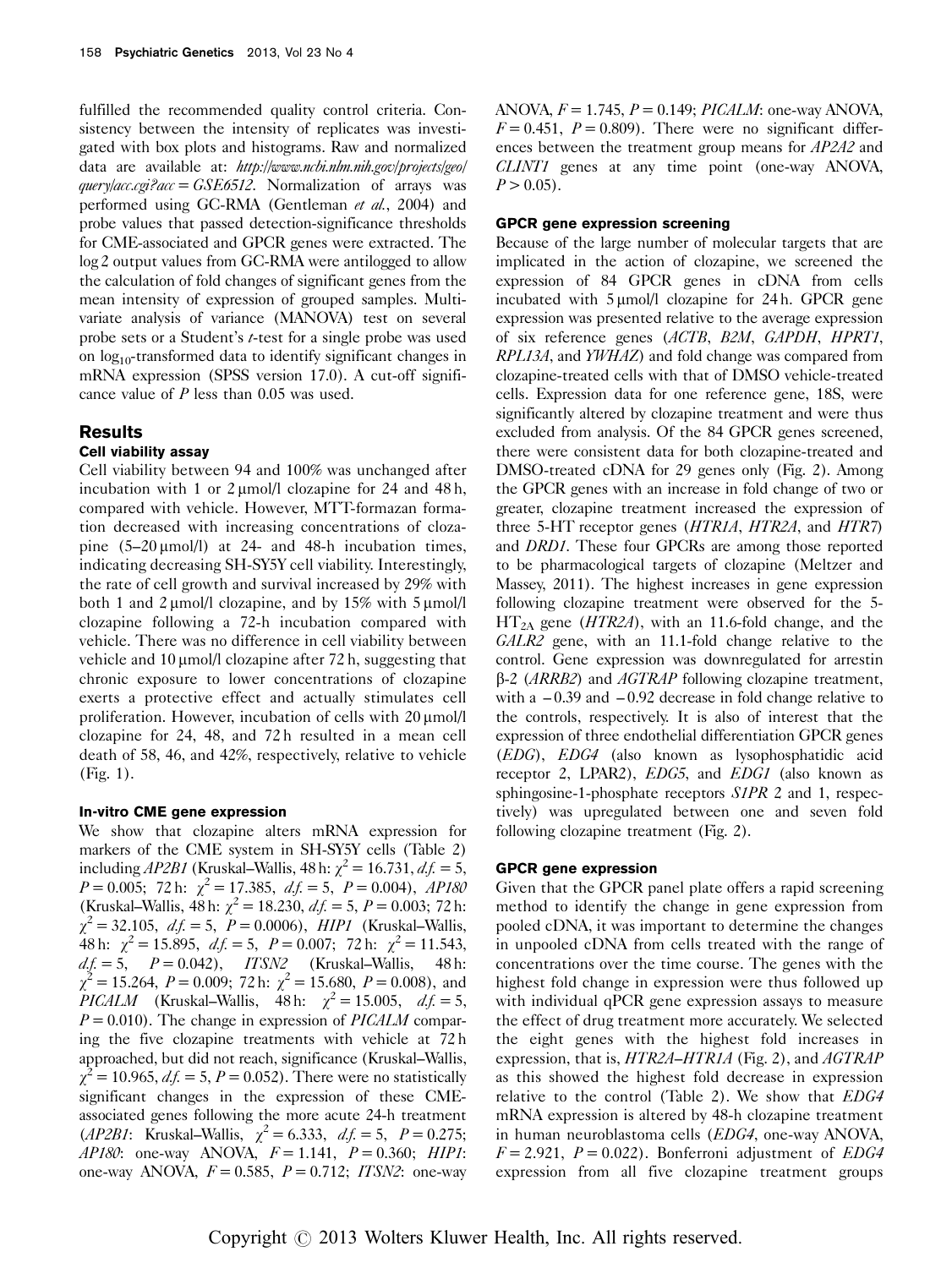|                | Gene <sup>a</sup>              | Clozapine treatment <sup>b</sup> |                      |                      |                                    |                                      |                                    |
|----------------|--------------------------------|----------------------------------|----------------------|----------------------|------------------------------------|--------------------------------------|------------------------------------|
| Treatment time |                                | <b>DMSO</b>                      | 1 µmol/l             | 2 µmol/l             | 5 µmol/l                           | 10 µmol/l                            | 20 µmol/l                          |
| 24h            | AP2A2                          | $0.59 \pm 0.06$ (7)              | $0.89 \pm 0.22$ (8)  | $0.93 \pm 0.19$ (7)  | 1.28 $\pm$ 0.32 (9) <sup>*,c</sup> | $0.66 \pm 0.06$ (7)                  | $0.53 \pm 0.16$ (5)                |
|                | CLINT1                         | $1.88 \pm 0.32$ (9)              | $1.36 \pm 0.17$ (8)  | 2±0.6(9)             | $1.84 \pm 0.43$ (8)                | $1.51 \pm 0.23$ (8)                  | $0.78 \pm 0.27$ (6)                |
|                | AP2B1                          | $1.13 \pm 0.35$ (4)              | $2.5 \pm 1.18$ (5)   | $3.97 \pm 2.45$ (3)  | $1.08 \pm 0.34$ (4)                | $1.12 \pm 0.32$ (4)                  | $3.19 \pm 0.7$ (4)                 |
|                | AP180                          | $2.08 \pm 0.78$ (8)              | $1.21 \pm 0.3$ (7)   | $1.18 \pm 0.33$ (7)  | $1.38 \pm 0.34$ (6)                | $1.37 \pm 0.41$ (5)                  | $2.69 \pm 0.35$ (4)                |
|                | HIP1                           | $1.75 \pm 0.63$ (8)              | $2.4 \pm 1.22$ (8)   | $1.92 \pm 0.81$ (5)  | $1.33\pm0.58$ (6)                  | $0.69 \pm 0.21$ (5)                  | $0.84 \pm 0.15$ (4)                |
|                | <b>PICALM</b>                  | $1.57 \pm 0.56$ (8)              | $1.08 \pm 0.33$ (7)  | $2.35 \pm 1.23$ (8)  | $1.23 \pm 0.35$ (6)                | $1.27 \pm 0.37$ (6)                  | $1.76 \pm 0.38$ (4)                |
|                | ITSN2                          | $0.52 \pm 0.16$ (8)              | $0.32 \pm 0.09$ (7)  | $0.58 \pm 0.25$ (8)  | $0.35 \pm 0.11$ (7)                | $0.39 \pm 0.15$ (7)                  | $0.97 \pm 0.19$ (6)                |
|                | <b>AGTRAP</b>                  | $1.69 \pm 0.49$ (9)              | $2.02 \pm 0.52$ (7)  | $1.45 \pm 0.39$ (9)  | $1.82 \pm 0.43$ (7)                | $1.49 \pm 0.34$ (8)                  | $1.9 \pm 0.41(7)$                  |
|                | P2YR1                          | $10.4 \pm 7.4$ (4)               | 33.55±11.12 (4)      | $12.02 \pm 6.48$ (7) | 25.42±15.71 (6)                    | 33.4±21.26 (8)                       | 28.23±18.17 (5)                    |
|                | EDG4                           | $1.38 \pm 0.41$ (8)              | $1.48 \pm 0.45$ (8)  | $1.78 \pm 0.53$ (9)  | $1.7 \pm 0.45$ (9)                 | $1.58 \pm 0.35$ (9)                  | $1.82 \pm 0.35$ (8)                |
|                | GALR2                          | $2.01 \pm 0.94$ (7)              | $9.73 \pm 5.68$ (6)  | 7.85±3.77 (7)        | 15.45±8.12 (8)                     | $1.28 \pm 0.53$ (5)                  | $4.53 \pm 1.96$ (5)                |
|                | HTR <sub>1</sub> A             | $0.48 \pm 0.17$ (5)              | $3.9 \pm 1.85$ (8)   | $2.88 \pm 1.58$ (8)  | $5.24 \pm 2.97$ (8)                | $9.29 \pm 6.06$ (7)                  | 1.75±0.72 (7)                      |
|                | HTR7                           | $5.22 \pm 2.57$ (6)              | 17.03±8.02 (7)       | $9.86 \pm 5.46$ (7)  | 21.7±11.71 (6)                     | 27.39±16.82 (6)                      | $21.53 \pm 12.6$ (6)               |
| 48h            | AP2A2                          | $0.76 \pm 0.15$ (9)              | $1.06 \pm 0.12$ (9)  | $0.94 \pm 0.15$ (8)  | $0.75 \pm 0.09$ (7)                | $1.26 \pm 0.43$ (9)                  | $1.49 \pm 0.4$ (9)                 |
|                | CLINT1                         | $0.72 \pm 0.14$ (8)              | $0.9 \pm 0.07$ (9)   | $0.89 \pm 0.16$ (8)  | $0.86 \pm 0.13$ (8)                | $0.95 \pm 0.14$ (8)                  | $1.54 \pm 0.38$ (8)                |
|                | AP2B1                          | $0.15 \pm 0.03$ (9)              | $0.2 \pm 0.04$ (9)   | $0.28 \pm 0.09$ (9)  | $0.17 \pm 0.04$ (8)                | $0.15 \pm 0.04$ (7)                  | $1.17 \pm 0.24$ (9)                |
|                | AP180                          | $0.04 \pm 0.01$ (9)              | $0.04 \pm 0.01$ (8)  | $0.08 \pm 0.02$ (9)  | $0.05 \pm 0.08$ (8)                | $0.04 \pm 0.01$ (7)                  | $1.13 \pm 0.31$ (8)                |
|                | HIP1                           | $0.1 \pm 0.02$ (9)               | $0.11 \pm 0.02$ (9)  | $0.15 \pm 0.04$ (9)  | $0.08 \pm 0.02$ (8)                | $0.07 \pm 0.02$ (7)                  | $1.39 \pm 0.37$ (9)                |
|                | <b>PICALM</b>                  | $0.12 \pm 0.03$ (9)              | $0.12 \pm 0.03$ (9)  | $0.17 \pm 0.05$ (9)  | $0.11 \pm 0.03$ (8)                | $0.09 \pm 0.02$ (7)                  | $0.94 \pm 0.21$ (9)                |
|                | ITSN <sub>2</sub>              | $0.03 \pm 0.01$ (8)              | $0.05 \pm 0.02$ (9)  | $0.04 \pm 0.02$ (8)  | $0.02 \pm 0.01$ (7)                | $0.21 \pm 0.14$ (8)                  | $0.25 \pm 0.03$ (7)                |
|                | <b>AGTRAP</b>                  | $0.76 \pm 0.13$ (9)              | $0.95 \pm 0.17$ (9)  | $1.02 \pm 0.2$ (9)   | $0.77 \pm 0.14$ (9)                | $1.13 \pm 0.18$ (9)                  | $0.83 \pm 0.13$ (9)                |
|                | P <sub>2</sub> YR <sub>1</sub> | $3.89 \pm 2.24$ (5)              | $2.32 \pm 1.32$ (6)  | $3.42 \pm 1.17$ (4)  | $6.71 \pm 3.68$ (6)                | $4.1 \pm 2.09$ (4)                   | $2.13 \pm 1.02$ (4)                |
|                | EDG4                           | $0.78 \pm 0.08$ (9)              | $0.86 \pm 0.08$ (9)  | $0.93 \pm 0.08$ (9)  | $0.77 \pm 0.07$ (9)                | $1.06 \pm 0.11$ (9)                  | 1.15 $\pm$ 0.12 (9) <sup>*,i</sup> |
|                | GALR2                          | $1.51 \pm 0.5$ (9)               | $1.46 \pm 0.45$ (7)  | $1.21 \pm 0.45$ (8)  | $2.36 \pm 1.16$ (8)                | $0.91 \pm 0.38$ (7)                  | $1.72 \pm 0.81$ (8)                |
|                | HTR <sub>1</sub> A             | $0.67 \pm 0.22$ (7)              | $0.51 \pm 0.1$ (7)   | $1.34 \pm 0.48$ (8)  | $4.42 \pm 2.7$ (8)                 | $0.49 \pm 0.12$ (6)                  | $2.31 \pm 1.14$ (7)                |
|                | HTR7                           | $3.04 \pm 1.78$ (5)              | $1.56 \pm 0.48$ (5)  | $1.19 \pm 0.37$ (7)  | $4.87 \pm 2.86$ (8)                | $1.54 \pm 0.94$ (4)                  | $4.04 \pm 2.57$ (4)                |
| 72h            | AP2A2                          | 137.07±18.76 (9)                 | 131.58±16.9 (9)      | 105.89±17.11 (9)     | 118.2±23.12 (9)                    | 118.8±18.53 (9)                      | 148.81±26.62 (7)                   |
|                | CLINT1                         | $0.06 \pm 0.01$ (9)              | $0.06 \pm 0.01$ (9)  | $0.06 \pm 0.01$ (9)  | $0.07 \pm 0.01$ (9) <sup>*,d</sup> | $0.06 \pm 0.01$ (9)                  | $0.07 \pm 0.01$ (8)                |
|                | AP2B1                          | $6.62 \pm 0.61$ (9)              | $6.21 \pm 0.87$ (9)  | $6.2 \pm 0.6$ (9)    | 7.69±0.81 (9)                      | $6.23 \pm 0.67$ (8)                  | 25.77±6.94 (7)                     |
|                | AP180                          | $1.74 \pm 0.06$ (7)              | $1.77 \pm 0.16$ (9)  | $1.78 \pm 0.15$ (9)  | 2.81 $\pm$ 0.22 (9) <sup>*,e</sup> | $2.28 \pm 0.09$ (9) <sup>***,9</sup> | 32.32±12.57 (7)                    |
|                | HIP1                           | $6.63 \pm 0.83$ (9)              | $7.64 \pm 1.24$ (9)  | $6.74 \pm 0.89$ (9)  | $8.6 \pm 1.02$ (9)                 | $7.9 \pm 1.16$ (9)                   | 21.18±5.46 (7)                     |
|                | <b>PICALM</b>                  | $12.6 \pm 1.02$ (9)              | $11.91 \pm 1.38$ (9) | 11.99±0.78 (9)       | 16.2 $\pm$ 1.2 (9) <sup>*,f</sup>  | 13.93±0.93 (9)                       | $23.11 \pm 5.5$ (8)                |
|                | ITSN <sub>2</sub>              | $0.26 \pm 0.03$ (8)              | $0.32 \pm 0.07$ (9)  | $0.26 \pm 0.05$ (8)  | $0.32 \pm 0.05$ (8)                | $0.41 \pm 0.11$ (9)                  | 7.76±3.73 (9)                      |
|                | <b>AGTRAP</b>                  | $1.14 \pm 0.1$ (9)               | $1.18 \pm 0.08$ (9)  | $1.08 \pm 0.07$ (9)  | $1.24 \pm 0.1$ (9)                 | $1.27 \pm 0.09$ (9)                  | $1.26 \pm 0.14$ (8)                |
|                | P2YR1                          | $0.88 \pm 0.39$ (8)              | $0.9 \pm 0.32$ (6)   | $0.72 \pm 0.22$ (6)  | $2.21 \pm 0.87$ (7)                | $0.76 \pm 0.27$ (6)                  | $2.22 \pm 0.73$ (4)                |
|                | EDG4                           | $1.28 \pm 0.08$ (9)              | $1.43 \pm 0.12$ (9)  | $1.34 \pm 0.04$ (9)  | $1.62 \pm 0.14$ (9)                | 1.69 $\pm$ 0.06 (9)**,h              | $1.48 \pm 0.19$ (7)                |
|                | GALR2                          | $1.92 \pm 0.54$ (9)              | $2.44 \pm 0.72$ (8)  | $1.49 \pm 0.2$ (7)   | $3.88 \pm 1.32$ (9)                | $1.34 \pm 0.51$ (9)                  | $2.36 \pm 0.84$ (7)                |
|                | HTR1A                          | $0.71 \pm 0.23$ (6)              | $1.1 \pm 0.44$ (7)   | $0.92 \pm 0.29$ (8)  | $2.43\pm0.73$ (8)                  | $0.93 \pm 0.23$ (8)                  | $1.71 \pm 0.56$ (7)                |
|                | HTR7                           | $1.17 \pm 0.33$ (7)              | $1.89 \pm 0.48$ (5)  | $2.52 \pm 1.04$ (8)  | $1.64 \pm 0.52$ (7)                | $0.86 \pm 0.33$ (6)                  | $1.78 \pm 1.14$ (6)                |

<span id="page-6-0"></span>Table 2 SH-SY5Y neuroblastoma gene expression following treatment with clozapine (1-20  $\mu$ mol/l) for 24, 48, and 72 h

Data are mean  $2^{-\Delta C_0'}$  ± SEM (n). Bold indicates that the fold change in gene expression following clozapine treatment is significantly different relative to vehicle.<br><sup>a</sup> 4GTP4P type-1 appietensin II receptor-associated a AGTRAP, type-1 angiotensin II receptor-associated protein; AP180, adaptor protein 180; AP2A2, adaptor-related protein complex 2, a2 subunit; AP2B1, adaptorrelated protein complex 2,  $\beta$ 1 subunit; CLINT1, clathrin interactor 1; DMSO, dimethyl sulfoxide; EDG4, encoding LPAR2, lysophosphatidic acid receptor 2; GALR2, galanin receptor 2; HIP1, Huntingtin interacting protein 1; HTR1A, serotonin receptor 1A; HTR7, serotonin receptor 7; ITSN2, intersectin 2; P2RY1, P2Y purinoceptor 1; PGK1, phosphoglycerate kinase 1; PICALM, phosphatidylinositol-binding clathrin assembly lymphoid myeloid protein; RPLP0, acidic ribosomal protein P0. **bGene expression relative to two reference genes: PGK1 and RPLP0.** 

Significant Students t-test or Mann–Whitney U-test results are shown for comparisons between treatment groups:

DMSO vs. 5µmol/l CLZ: °AP2A2\_24 h, Z= – 2.276, P=0.023; °CLINT1\_72 h, t=0.634, d.f.=16, P=0.033; °AP180\_72 h, Z= – 3.228, P=0.01; <sup>f</sup>PICALM\_72 h,  $t = -2.291$ ,  $d.f = 16$ ,  $P = 0.036$ .

DMSO vs. 10 µmol/l CLZ:  $9API80_72$  h,  $t = -4.524$ ,  $d.f = 14$ ,  $P = 0.0005$ ;  ${}^hEDG4_72$  h,  $t = -3.912$ ,  $d.f = 16$ ,  $P = 0.001$ .

DMSO vs. 20  $\mu$ mol/l CLZ:  $^{i}EDG4_{4}$ 48 h,  $t = -2.586$ , d.f. = 16, P=0.02.

\*P < 0.05; \*\*P < 0.01; \*\*\*P < 0.001.

compared with the control was not significant (one-way ANOVA Bonferroni post-hoc test,  $1 \mu$ mol/l:  $P = 1.000$ ;  $2 \mu$ mol/l:  $P = 1.000$ ;  $5 \mu$ mol/l:  $P = 1.000$ ;  $10 \mu$ mol/l:  $P = 0.544$ ; 20 µmol/l:  $P = 0.086$ ), the significant difference between groups being driven by the increase in  $EDG4$  expression following 20  $\mu$ mol/l clozapine treatment (Table 2). There was a trend toward changed EDG4 expression after 72 h of treatment (one-way ANOVA, 24 h:  $F = 0.160$ ,  $P = 0.976$ ; 72 h:  $F = 2.195$ ,  $P = 0.071$ ). The mean comparisons of treatment groups are not significantly different for AGTRAP, P2YR1, GALR2, HTR1A, and HTR7 genes at any time point  $(P > 0.05)$ .

#### Clozapine expression profiles in the mouse brain

The full Affymetrix array list of gene mRNA expression in the mouse brain following a 12-week chronic treatment with clozapine or vehicle can be downloaded from http://www.ucl.ac.uk/rejuhxg/ClozHalStudy/. Clozapine significantly altered the expression of 1330 genes relative to control. Clozapine altered the expression of nine GPCR and CME genes in the mouse brain with increases in AP2A2 by 3.8-fold (MANOVA,  $F = 46.527$ ,  $df = 4$ ,  $N = 76$ ,  $P =$ 6.16  $\times$  10<sup>8</sup>), *AP2B1* by 2.7-fold (MANOVA,  $F = 98.520$ ,  $df = 2$ ,  $N = 40$ ,  $P = 4.46 \times 10^8$ ,  $AP180$  by 641.0-fold (Mann–Whitney U-test,  $Z = -3.782$ ,  $N = 20$ ,  $P = 1.08 \times$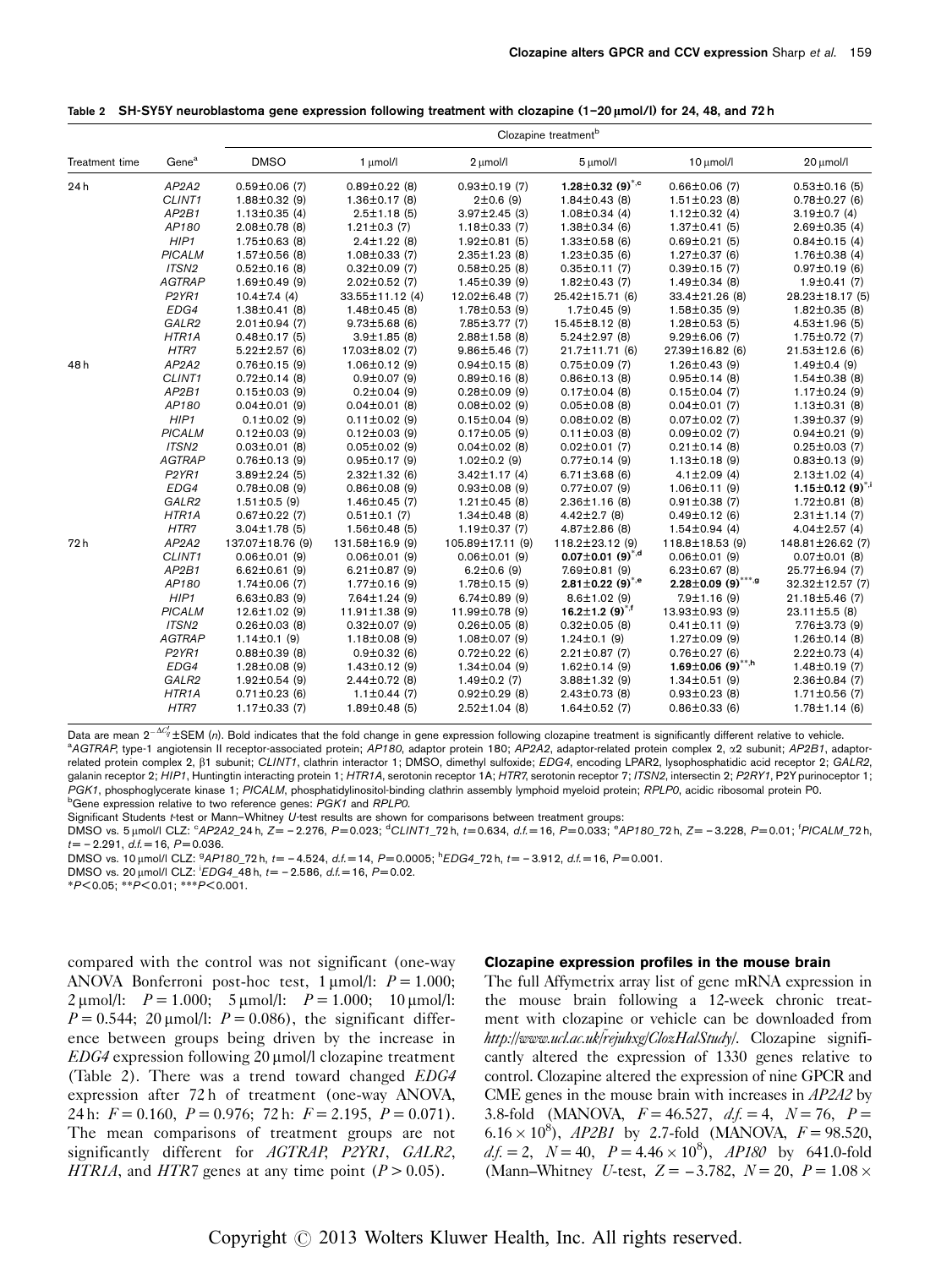



Log<sub>10</sub> transformation of fold change in clathrin-coated vesicles and G protein-coupled receptor gene expression in mouse brain following treatment with 12 mg/kg/day clozapine for 12 weeks: data from a microarray study. AP180, clathrin coat assembly protein 180, also known as synaptosomal-associated protein, SNAP91; AP2A2, adaptor-related protein complex 2,  $\alpha$ 2 subunit; AP2B1, adaptor-related protein complex 2,  $\beta$  1 subunit; ARRB2, arrestin  $\beta$ -2; CLINT1, clathrin interactor 1; HIP1, Huntingtin interacting protein 1; HTR1A, serotonin receptor 1A; ITSN2, intersectin 2; PICALM, phosphatidylinositolbinding clathrin assembly lymphoid myeloid protein. Data are from 10 microarray replicates. The mean fold change in gene expression is defined as gene expression in 12 mg/kg/day 12-week clozapine-treated mice relative to DMSO vehicle control mice.

 $10^{-5}$ ), *CLINT1* by 4.5-fold (Mann–Whitney *U*-test,  $Z = -3.558, N = 18, P = 4.57 \times 10^{-5}$ , HTR1A by 16.7-fold (Mann–Whitney *U*-test,  $Z = -3.782$ ,  $N = 20$ ,  $P = 1.08 \times$  $10^{-5}$ ), and *PICALM* by 2.6-fold (Mann–Whitney U-test,  $Z = -3.782$ ,  $N = 20$ ,  $P = 1.08 \times 10^{-5}$ , whereas the expression of three genes was significantly decreased including ARRB2 by 7.6-fold (MANOVA,  $F = 422.140$ ,  $df = 2$ ,  $N = 38$ ,  $P = 6.53 \times 10^{14}$ ),  $HIP1$  by 3.2-fold (Student's *t*-test,  $t = 12.538$ ,  $df = 18$ ,  $N = 20$ ,  $P = 2.48 \times 10^{10}$ , and ITSN2 by 19.9-fold (MANOVA,  $F = 317.347$ ,  $df = 3$ ,  $N = 60$ ,  $P = 1.85 \times 10^{14}$ ) (Fig. 3 shows the logged mRNA fold change).

### **Discussion**

Here, we show that clozapine upregulates mRNA levels of GPCRs and genes involved in CME function in vitro and in vivo. The therapeutic efficacy of most typical antipsychotics is related to dopamine D2/D3 receptor blockade, whereas serotonergic actions, notably  $5-\text{HT}_{2\text{A}}$  receptor antagonism, are thought to explain the differential effects

of atypical antipsychotics [\(Meltzer and Massey, 2011\)](#page-9-0). Our study shows a marked increase in HTR2A mRNA after 24 h of clozapine treatment in vitro. Clozapine downregulates 5-  $HT<sub>2A</sub>$  cell surface expression and increases receptor internalization through CME both acutely in vitro and chronically in vivo (Berry et al.[, 1996;](#page-8-0) [Willins](#page-9-0) et al., 1998; [Will](#page-9-0)ins *et al.*[, 1999](#page-9-0)). Thus, the increase in *HTR2A*/7 expression we observe following acute clozapine treatment may reflect a homeostatic upregulation of postsynaptic  $5-HT<sub>2AY</sub>$ receptors. In contrast, acute clozapine exposure was shown to downregulate HTR2A expression in hippocampal cells ([Heiser](#page-9-0) et al., 2004). Recently, chronic clozapine treatment was shown to reduce histone acetylation of the HTR2A promoter, corresponding with decreases in transcriptional activity, mRNA expression, and  $5-HT_{2A}$  density through upregulation of histone deacetylase 2 in the frontal cortex of mice and schizophrenia patients ([Kurita](#page-9-0) et al., 2012; [Moreno](#page-9-0) et al.[, 2012](#page-9-0)). In untreated schizophrenia patients, frontal cortical  $5-\text{HT}_{2A}$  receptors are upregulated relative to control ([Gonzalez-Maeso](#page-9-0) et al., 2008) whereas in individuals with schizophrenia with a history of antipsychotic medication, there is reduced frontal cortical 5- $HT_{2A}$  protein and mRNA ([Burnet](#page-8-0) et al., 1996), and hippocampal HTR6/7 mRNA [\(East](#page-9-0) *et al.*[, 2002\)](#page-9-0). Both 5-HT<sub>1A</sub> mRNA levels and binding density were also increased in the prefrontal cortex of treated schizophrenia patients [\(Burnet](#page-9-0) et al., 1997). Our observed increase in HTR2A/7 following acute clozapine exposure may result in an increased need for presynaptic inhibition by 5-HT<sub>1A</sub> receptors, explaining the upregulation of  $HTR1A$ in vitro and in vivo. This finding is of particular interest, given the importance of the presynaptic serotonergic system in the action of clozapine, requiring intact 5-HT releasing neurons with functional  $5 - HT_{1A}$  autoreceptors, independent of functional postsynaptic markers such as  $5-HT_{2A}$ (Yadav et al.[, 2011](#page-9-0)). It is essential to further characterize the short-term and long-term clinical effects of clozapine on the serotonergic system.

In this study, the clozapine-induced increase in 5-HT receptor expression at 24 h is accompanied by increases in GALR2 and EDG4/5/1, which is sustained for EDG4 at 48 and 72 h *in vitro*. Serotonin receptors form heterooligomers with the EDG1 receptor (Salim *et al.*[, 2002\)](#page-9-0) and are coexpressed with galanin receptors, which mod-ulate serotonergic transmission [\(Borroto-Escuela](#page-8-0) et al., [2010](#page-8-0)). Interestingly, galanin receptors are implicated in susceptibility to depression ([Kuteeva](#page-9-0) et al., 2010). Similarly, both *DRD1* and *SSTR3* (somatostatin 3 receptor) expressions were upregulated by clozapine *in vitro*. Chronic clozapine treatment *in vivo* is shown to increase preprosomatostatin mRNA in the nucleus accumbens. Dopamine regulates central somatostatinergic neurons, which play an important role in clozapine's superior profile in the control of motor behavior (Salin et al.[, 1990](#page-9-0)).

In schizophrenia, changes in dopamine receptor trafficking to lysosomes because of increased receptor agonism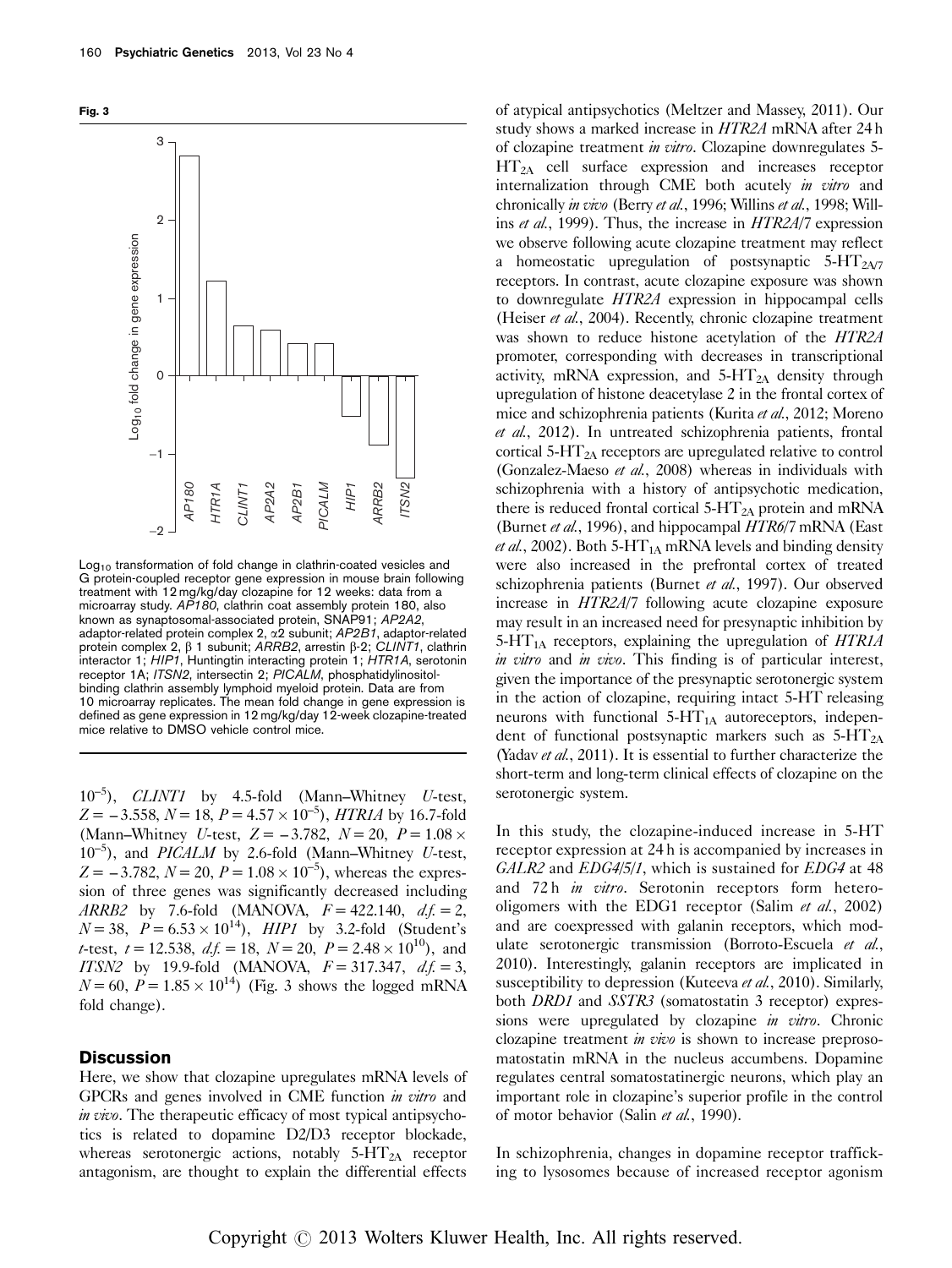<span id="page-8-0"></span>lead to more receptors being retained on the cell surface (Iizuka et al.[, 2007](#page-9-0)). GPCR agonism ([Traub, 2009](#page-9-0)), and less commonly antagonism [\(Willins](#page-9-0) et al., 1998; [Willins](#page-9-0) et al.[, 1999; Heusler](#page-9-0) et al., 2008), results in receptor internalization from the plasma membrane to the CME pathway. Thus, post-endocytic mechanisms regulating surface expression and lysosomal degradation of GPCRs may be dysfunctional in subtypes of schizophrenia ([Marley and von Zastrow, 2010](#page-9-0)). Distinct populations of CCVs sort GPCR cargo at the membrane involving differential kinase-dependent processes.  $P2Y_1$  receptor internalization is G protein-coupled receptor kinase (GRK) and arrestin independent but requires protein kinase C, whereas  $P2Y_{12}$  and  $\beta_2$  adrenergic receptors (ADRB2) are internalized by a separate mechanism involving GRKs and arrestin [\(Mundell](#page-9-0) et al., 2006). Therefore, our data showing increased P2YR1 and ADRB2 expression suggest that clozapine affects both kinasedependent CCV internalization processes.

ARRB2, a functional cofactor of  $\beta$ -adrenergic receptor kinase that phosphorylates the agonist-occupied receptor, replaces receptor-associated G-proteins and prevents reassociation. Thus, ARRB2 plays a major role in determining homologous agonist-mediated desensitization of GPCRs and inhibits cellular responses ([Gurevich](#page-9-0) et al.[, 2008](#page-9-0)). There is recent evidence that agonism of some GPCRs does not result in the activation of signaling pathways typical of G-proteins, but does activate MAP kinases through  $\beta$ -arrestins ([Rajagopal](#page-9-0) *et al.*, 2010). Interestingly, both the GPCR panel plate screen and microarray data show a downregulation of ARRB2. This decrease occurs despite a concurrent upregulation of ADRB1/2 in vitro, suggesting that clozapine treatment results in reduced inhibitory control of synaptic transmission despite increased adrenergic receptor agonism and gene expression. Arrestins regulate GPCR endocytosis through a clathrin-dependent and dynamin-dependent pathway ([Wolfe and Trejo, 2007](#page-9-0)). It is therefore likely that clozapine's regulation of ARRB2 affects cell surface expression of multiple GPCRs and their trafficking through different clathrin adaptors.

We found significant increases in the gene expression of  $AP2A2$  after 24h along with  $CLINT1$  and clathrin assembly proteins AP180 and PICALM after 72 h of clozapine treatment in SH-SY5Y cells compared with the control. Clozapine increased AP2B1, AP180, HIP1, ITSN2, and PICALM gene expression in a dose-dependent manner at both 48 and 72 h. These increases in mRNA levels are in keeping with the maintenance of SH-SY5Y cell proliferation and viability when treated with lower clozapine doses  $(1-10 \mu \text{mol/l})$  for 72 h. However, high concentrations of clozapine halved cell viability, perhaps caused by the formation of electrophilic reactive meta-bolites [\(Takakusa](#page-9-0) et al., 2008). It is important to note that although the use of undifferentiated SH-SY5Y cells avoids

possible confounding effects on gene expression associated with the different phenotypes induced by various differentiation agents, these cells do not express typical markers of mature neurons ([Pahlman](#page-9-0) et al., 1984; Adem et al., 1987). Similar to the in-vitro data, clozapinetreated mouse microarray analysis showed that AP180, AP2A2, AP2B1, CLINT1, and PICALM CME-gene mRNA levels were also significantly upregulated, whereas HIP1 and ITSN2 were downregulated.

Taking our in-vitro and in-vivo data together, clozapine increases the expression of genes encoding GPCRs and proteins that are structurally important in CME function, but it decreases the expression of ARRB2 that regulates receptor endocytosis. An increase in synaptic receptor density and/or desensitization may in turn lead to more rapid recycling of functional receptors through CCVs, or increased degradation of dysfunctional receptors through the lysosomal pathway, perhaps resulting in increased gene transcription. The early increase in GPCR gene expression is consistent with the idea that the antipsychotic response occurs in the initial days following treatment (Agid et al., 2006). Thus, CME may play a fundamental role in the mechanism of action of clozapine, which must be elucidated at the protein and cellular level to develop new treatments and preventive strategies to avoid serious side effects and improve the prognosis of schizophrenia.

# Acknowledgements

The authors would like to take this opportunity to thank the China Scholarship Council, which sponsored Dr Ying Hu as an academic visitor in the UCL Molecular Psychiatry Laboratory.

The research was funded by the BMA Margaret Temple schizophrenia research fund, a UK Overseas Research Student (ORS) award, and the Neuroscience Research Charitable Trust.

### Conflicts of interest

There are no conflicts of interest.

### References

- Adem A, Mattsson ME, Nordberg A, Pahlman S (1987). Muscarinic receptors in human SH-SY5Y neuroblastoma cell line: regulation by phorbol ester and retinoic acid-induced differentiation. Brain Res 430:235–242.
- Agid O, Seeman P, Kapur S (2006). The 'delayed onset' of antipsychotic action an idea whose time has come and gone. J Psychiatry Neurosci 31: 93–100.
- Berry SA, Shah MC, Khan N, Roth BL (1996). Rapid agonist-induced internalization of the 5-hydroxytryptamine2A receptor occurs via the endosome pathway in vitro. Mol Pharmacol 50:306–313.
- Borroto-Escuela DO, Narvaez M, Marcellino D, Parrado C, Narvaez JA, Tarakanov AO, et al. (2010). Galanin receptor-1 modulates 5-hydroxytryptamine-1A signaling via heterodimerization. Biochem Biophys Res Commun 393:767–772.
- Burnet PW, Eastwood SL, Harrison PJ (1996). 5-HT1A and 5-HT2A receptor mRNAs and binding site densities are differentially altered in schizophrenia. Neuropsychopharmacology 15:442–455.